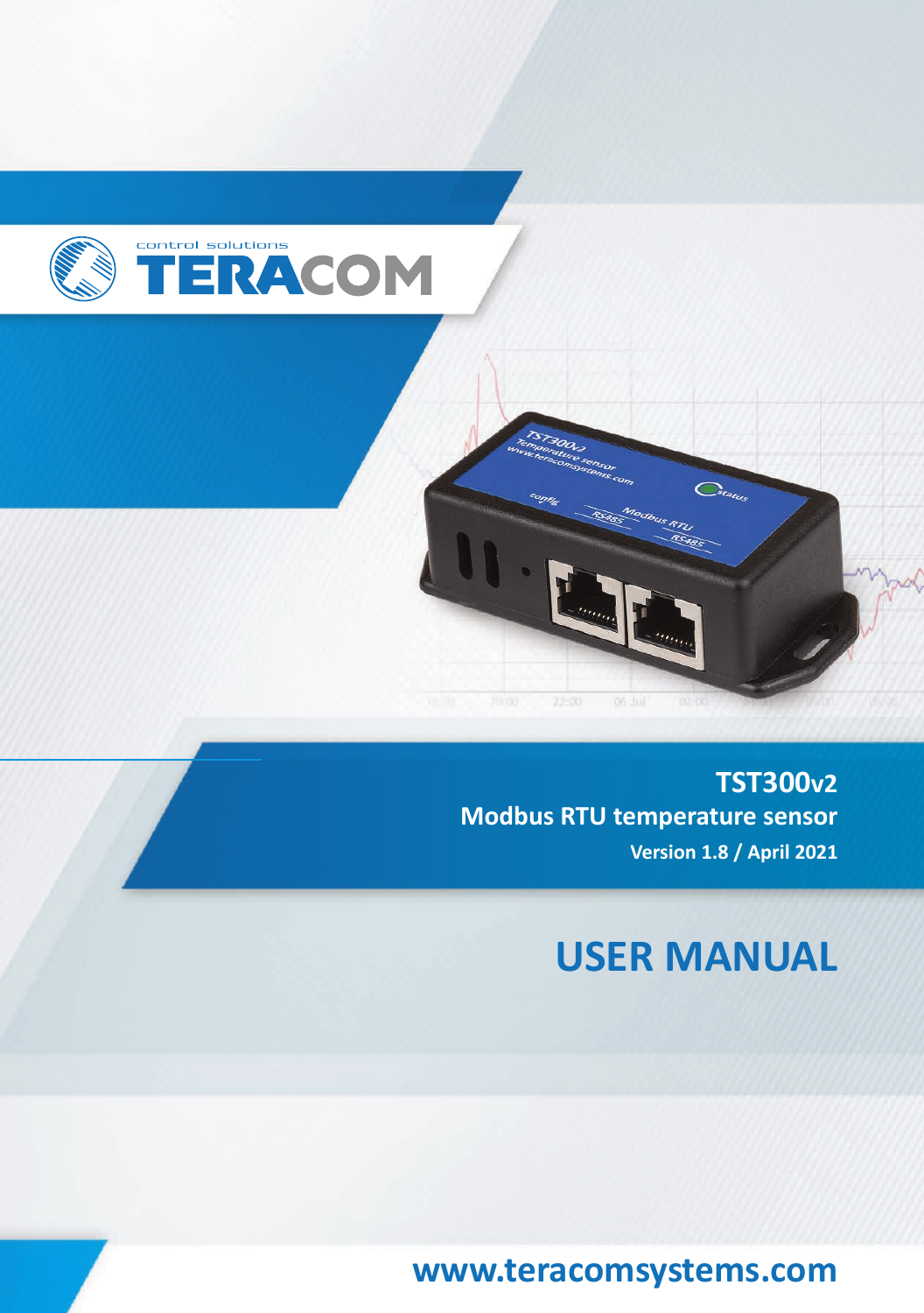#### **1. Short description**

TST300v2 (successor of TST300) is a high accuracy temperature sensor with an RS-485 interface. The device doesn't need external power supply, it is powered through the interface.

The temperature sensor integrates a band-gap temperature sensor element plus signals processing and provides a fully calibrated digital output. The temperature sensors are factorycalibrated. The calibration data is stored in the non-volatile memory. This ensures fully interchangeable of the sensors without any extra efforts.

The sensor is delivered with one meter standard patch cable with RJ45 connectors. A 19" rack mount kit can be ordered separately.

### **2. Features**

- RS-485 interface carrying up to 32 nods;
- LED indicator for status of communication;
- Changeable bitrate and another communication parameters;
- Firmware update via the interface.

#### **3. Applications**

- Server room and data centers temperature monitoring and logging.
- High precision temperature monitoring and logging for food and drug storages.
- Environmental quality monitoring and assessment.
- Temperature monitoring in building management systems.

#### **4**. **Specifications**

The device has following specifications:

- Physical characteristics Dimensions: 85 x 35.1 x 23.5 mm Weight: 40 g
- Environmental limits Operating temperature range: -20 to 60°C Operating relative humidity range: 5 to 85% (non-condensing) Storage temperature range: -20 to 60°C Storage relative humidity range: 5 to 85% (non-condensing) Ingress protection: IP20
- Power requirements Input Voltage: 4 to 5.5 VDC (from the bus) Input Current: 2 mA
- Temperature measurements Accuracy (min): ±0.13 °C (in +20 to +60°C range) Accuracy (max): ±0.25 °C (in -20 to +60°C range) Resolution: 0.1 °C
- Warranty Warranty period: 3 years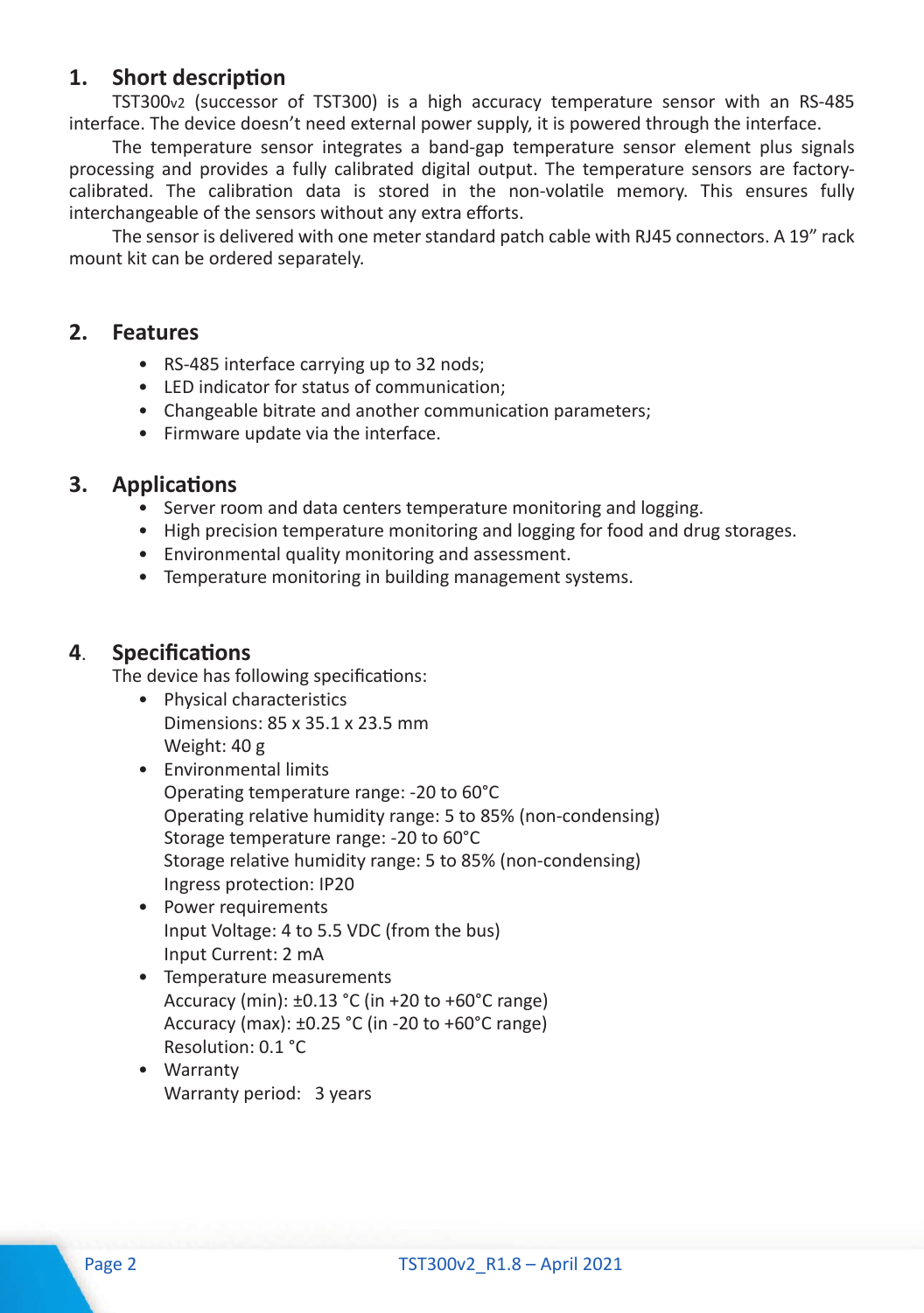|   |  |  |                              | Corresponding            |  |
|---|--|--|------------------------------|--------------------------|--|
|   |  |  | <b>Pin Description</b>       | <b>UTP wires color</b>   |  |
|   |  |  | 1 not connected (most right) | Orange/White Tracer      |  |
|   |  |  | 2 not connected              | Orange                   |  |
|   |  |  | 3 not connected              | Green/White Tracer       |  |
| 8 |  |  | 4 Line B-                    | Blue                     |  |
|   |  |  | 5 Line A+                    | <b>Blue/White Tracer</b> |  |
|   |  |  | 6 not connected              | Green                    |  |
|   |  |  | $7 + VDD$                    | Brown/White Tracer       |  |
|   |  |  | 8 GND                        | <b>Brown</b>             |  |

# **6. Installation**

A daisy-chained (linear) topology for multiple sensors should be used. UTP/FTP cables with RJ-45 connectors are used for interconnection. The popular ANSI/TIA/EIA T568B wiring is used. Standard patch LAN cables are recommended.



#### **Attention:**

**The last sensor in the chain should have a terminator installed on the free RJ45 socket.**

#### **7. Installation tips**

The location and the mounting position of sensors has a direct effect on the accuracy of monitoring the room humidity and temperature. The tips below will ensure good measuring results:

- Sensor shall be installed about 1.2-1.4 m above the floor;
- Sensor should not be installed next to windows to avoid solar radiation;
- Sensors shall be installed in a place with sufficient air circulation;
- Sensors shall be wall mounted with vent holes up/down to ensure air circulation.

## **8. Status indicator**

The status of the device is shown by single LED, located on the front panel:

- If the LED blinks on period of 1 second, sensor works properly;
- If the LED blinks on period of 3 seconds, there isn't communication with the controller;
- If LED doesn't blink, there isn't power supply.